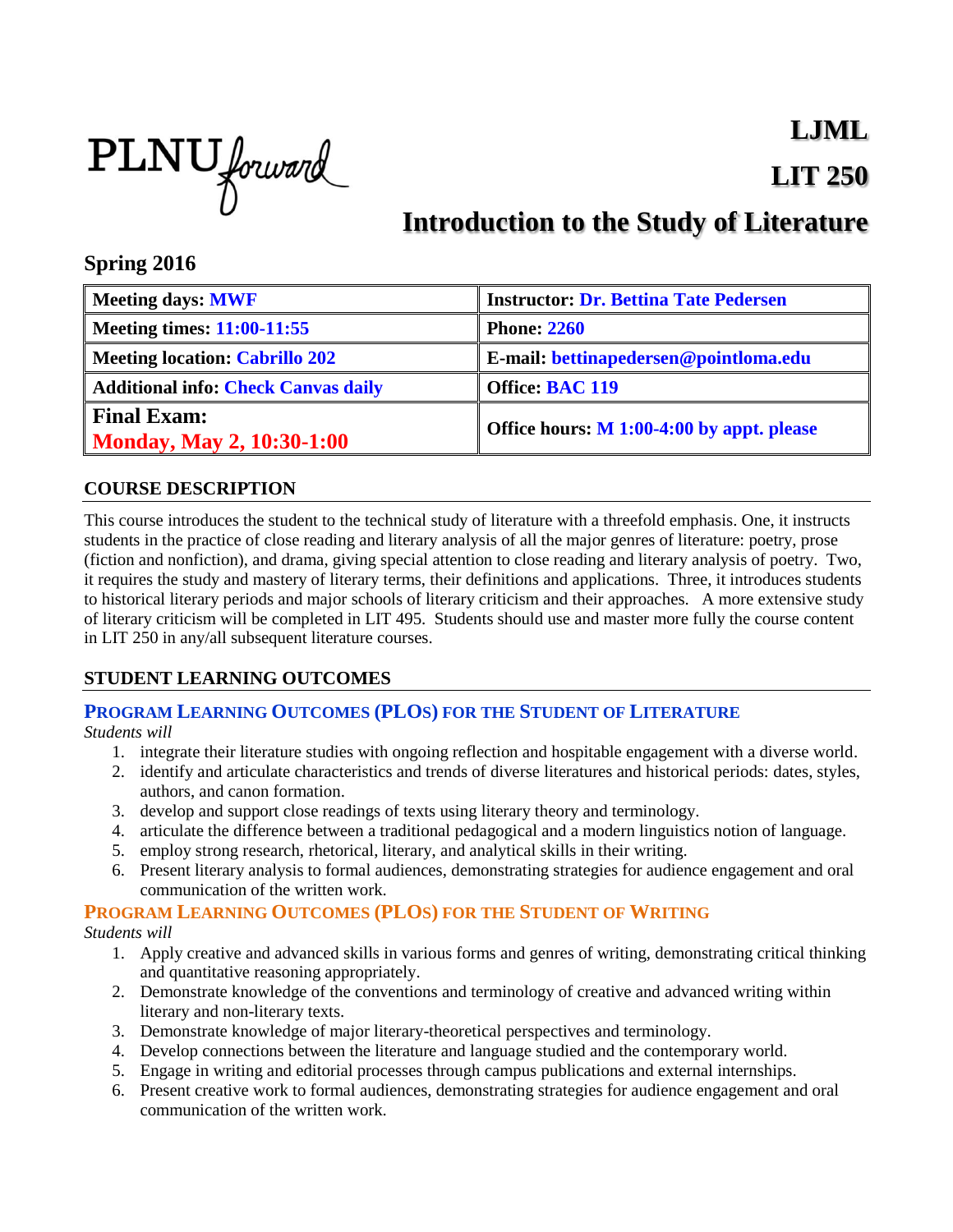# **PROGRAM LEARNING OUTCOMES (PLOS) FOR THE STUDENT OF LANGUAGE**

#### *Students will*

- 1. essays without significant errors of grammar, spelling, or vocabulary usage that would impede comprehension by a native speaker.
- 2. Comprehend the main idea and most details of connected oral discourse by a native speaker on a variety of topics.
- 3. Converse in a participatory fashion with a native speaker using a variety of language strategies to convey meaning.
- 4. Analyze and interpret target language texts and data sets according to their cultural, literary, and/or linguistic content.
- 5. Display knowledge of the nature and structure of language.
- 6. Discuss the influence of their own perspective on cultural interconnections through engagement with local, national, or international communities.

#### **COURSE LEARNING OUTCOMES FOR LIT 250: INTRODUCTION TO THE STUDY OF LITERATURE** *Students of LIT 250 will*

- 1. Memorize and employ fundamental concepts of literary study:
	- a. standard literary terminology
	- b. modes/genres of literature
	- c. elements of literary genres
	- d. literary periods (dates, writers, characteristics, and important developments) **(PLO 1, 2) (PLO 1, 2)**

#### **(PLO 4)**

- 2. Describe and practice close reading of literary texts. **(PLO 1, 4, 6) (PLO 1, 2) (PLO 4)**
- 3. Describe current schools of contemporary literary criticism. **(PLO 2, 3) (PLO 3) (PLO 4)**
- 4. Consider current schools of contemporary literary criticism in relation to Christian faith and practice. **(PLO 1, 2, 3, 4) (PLO 3, 4) (PLO 4)**
- 5. Use contemporary literary criticism to examine literary texts and argue their own readings of literary texts. **(PLO 2, 3, 4, 5, 6) (PLO 2, 3) (PLO 1, 4)**
- 6. Use literary research skills to examine literary texts and formulate their own readings of literary texts. **(PLO 2, 4, 5, 6) (PLO 1, 2) (PLO 1, 4)**

|    | CLO (LIT 250: Introduction to the Study of Literature)                                     | <b>Course Work</b>    |
|----|--------------------------------------------------------------------------------------------|-----------------------|
|    | Memorize and employ fundamental concepts of literary study:                                |                       |
|    | a. standard literary terminology                                                           | Discussion (Disc.),   |
|    | b.modes/genres of literature                                                               | Quizzes, TQs,         |
|    | c. elements of literary genres                                                             | Exams, Analyses       |
|    | d. literary periods (dates, writers, characteristics, and important developments)          |                       |
|    | 2. Describe and practice close reading of literary texts.                                  | Disc. & Analyses      |
| 3. | Describe current schools of contemporary literary criticism.                               | Disc., Quizzes,       |
|    |                                                                                            | Analyses              |
| 4. | Consider current schools of contemporary literary criticism in relation to Christian faith |                       |
|    | and practice.                                                                              | Disc. & Analyses      |
|    |                                                                                            |                       |
| 5. | Use contemporary literary criticism to examine literary texts and argue their own          | Disc., Quizzes,       |
|    | readings of literary texts.                                                                | Analyses,             |
|    |                                                                                            | <b>Major Analysis</b> |
| 6. | Use literary research skills to examine literary texts and formulate their own readings    | Disc., Quizzes,       |
|    | of literary texts.                                                                         | Analyses              |
|    |                                                                                            | <b>Major Analysis</b> |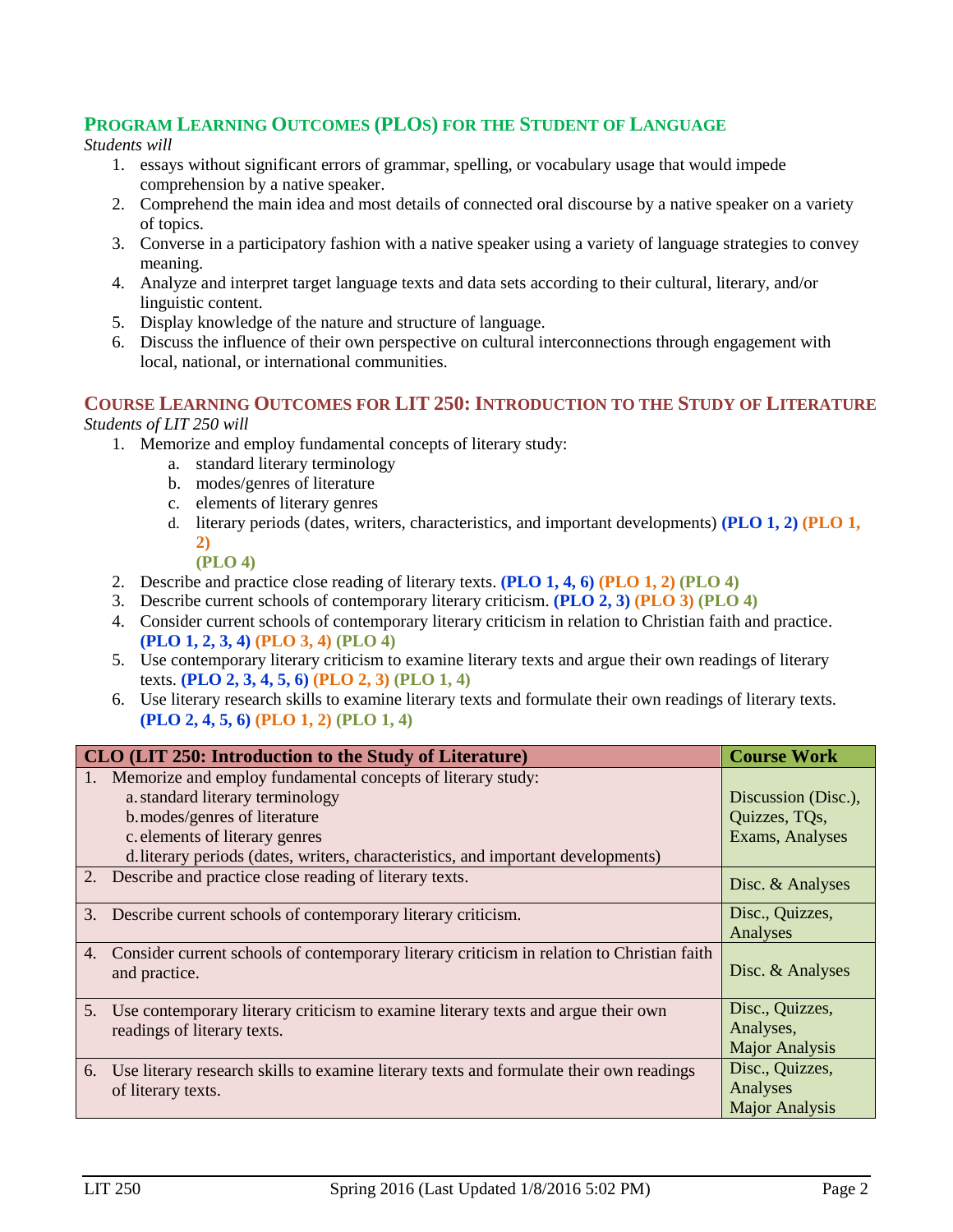# **IMPORTANT UNIVERSITY & LJML POLICIES**

Please see the link **(LJML [Department](http://www.pointloma.edu/sites/default/files/filemanager/Literature_Journalism__Modern_Languages/LJML_Department_Syllabus_Statments_final_2015-16.pdf) Syllabus Statements 2015-2016)** and the printed copy of these policies.

Please see **Academic and General Policies** in the catalog for all information on university academic and general policies: [\(http://catalog.pointloma.edu/content.php?catoid=18&navoid=1278\)](http://catalog.pointloma.edu/content.php?catoid=18&navoid=1278)

- 1. **ATTENDANCE:** Your regular and punctual attendance *and* active, informed participation in our class sessions is essential to your learning and to the vibrancy of our class time together. Please read the **[Class](http://catalog.pointloma.edu/content.php?catoid=14&navoid=1089#Class_Attendance)  [Attendance](http://catalog.pointloma.edu/content.php?catoid=14&navoid=1089#Class_Attendance)** section of your *PLNU Catalog,* carefully (see link above). It indicates that if students miss more than 10% of class meetings (approx. 4 for a MWF course, 3 classes for a TTH course, 2 classes for a quad course), faculty members may file a written report which may result in de-enrollment from the course. If students miss more than 20% of class meetings (approx. 8 for a MWF course, 6 classes for a TTH course, 4 for a quad course), students may be de-enrolled without notice. De-enrollment may have serious consequences on residence, athletic, and scholarship requirements; it may also necessitate a reduction or loss in a student's financial aid. **DROPPING CLASS:** If you do decide to drop the course for any reason, please let me know so that I can officially remove you from my grade roster and class lists—and not worry about what has happened to you. (FYI: The last day to drop a Spring 2016 quad class is February 5, 2016.)
- 2. **FINAL EXAMINATIONS:** Final Examinations are the culminating learning event in a course, and they are scheduled to take into account all the different courses and departments across the university. The exam schedule varies from year to year. The 2015-16 final examination schedule is posted at Final [Exam](http://www.pointloma.edu/sites/default/files/filemanager/Academic_Affairs/Schedules/Final_Exam_Schedule_2015-2016.pdf) Schedule [2015-2016.](http://www.pointloma.edu/sites/default/files/filemanager/Academic_Affairs/Schedules/Final_Exam_Schedule_2015-2016.pdf) Final Exams in Quad 1 courses are scheduled for the final class session of the quad. *You are expected to arrange your personal affairs to fit the examination schedule.* In the rare case that you may be scheduled for more than three (3) final examinations on the same day, you may work out an alternate time for one of your exams with your professors. This is the only university-sanctioned reason for taking a final exam at a time other than the officially scheduled time for the exam. Please confirm your final examination schedule the first week of classes, and schedule those exam times into your daily planners and calendars now. If you find that your final exam schedule is the one described above, please meet with your professors as soon as possible so that they may help you to make alternative arrangements for taking your exams. Department chairs/school and college deans need not be involved in the process of making this accommodation.

# **COURSE REQUIREMENTS, POLICIES & GUIDELINES**

**1.** *MLA Style***:** Since MLA style is the norm for our discipline, all written work *must conform* to MLA style. (See also **LJML Department Statement**, *Inclusive Language*.)

#### **2.** *Class Participation*:

- a. The quality of your course experience will be directly related to your completing the assigned reading, your thoughtful reflection on the readings, your engaged participation in the community of readers that our class will become, and the adjustments you make toward correcting your misperceptions and mistakes in key concepts and assignments.
- b. Your success in understanding and making meaning of the texts we read will be directly related to your deliberate marking of your texts and to your thoughtful reflection on the ideas and questions presented in the texts.
- c. The quality of our class sessions depends so importantly upon you and your individual contributions to class discussions and course assignments. Your contribution to class in many forms is invaluable to our community of scholars/readers. Please bring your
	- questions about the texts and/or their implied meanings
	- confusions about things you don't understand in or about the texts or literary terms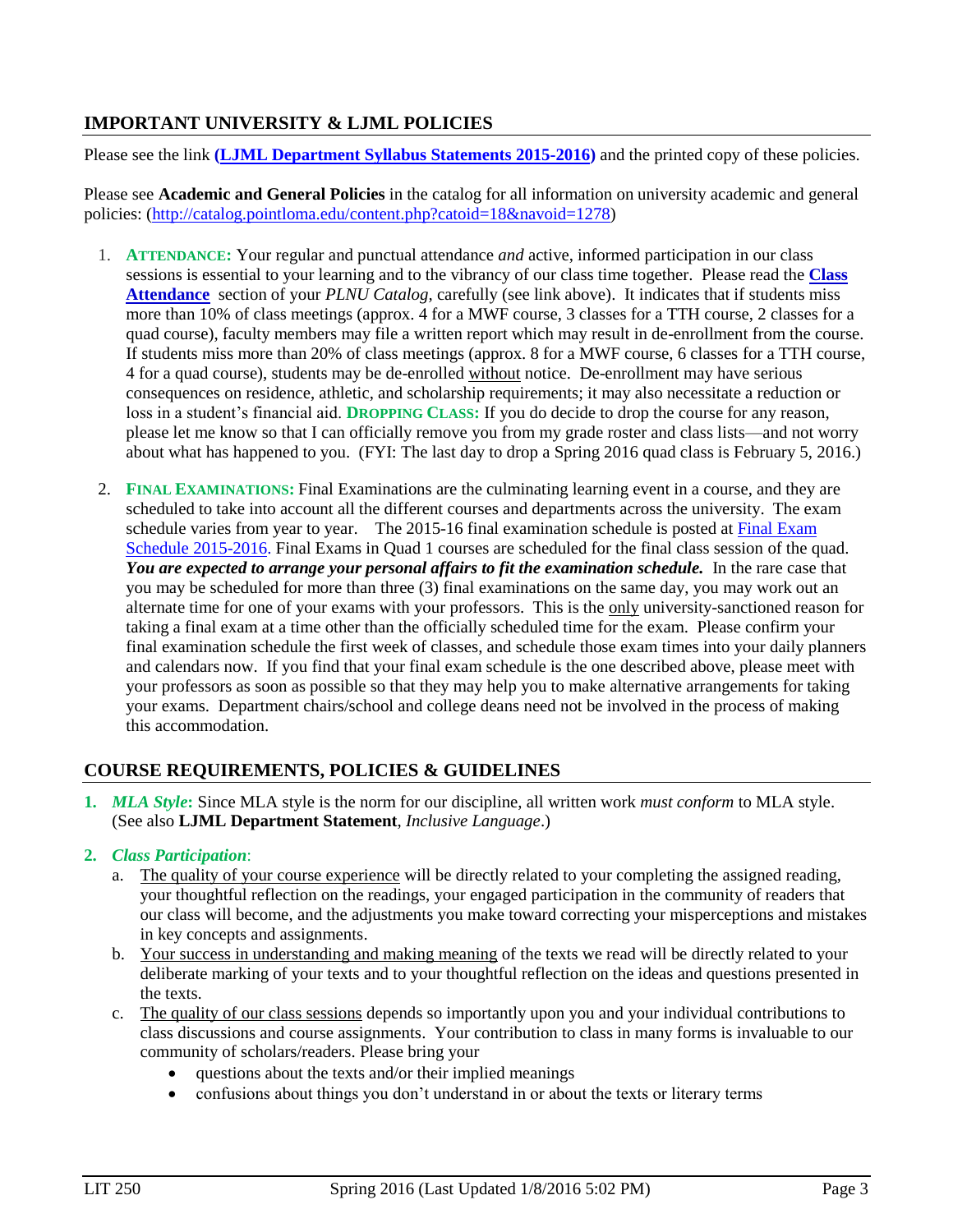- ideas about new understandings of the texts
- ideas about how these texts speak to our contemporary lives
- insights about connections between course readings and the many other important subjects you are studying
- perspectives about what spiritual impacts the texts—especially literary theory—may have on you or those you love and care about
- d. Please feel comfortable contributing to the discussion. I am interested in your thoughts about the ways our course readings seem meaningful to you, but also in learning from your comments/questions about what you are/are not understanding. Those of you who truly engage with the material, prepare each session's readings, and come to class ready to ask or say something will almost assuredly reap the reward of higher grades on your course work all the way along.

#### **3.** *Class Sessions, Preparation, Assignments, and Technology*:

- a. If you wish to use your laptop during class, please sit in the front. If you are using an electronic reader please let me know and have no file open on your reader other than the class text/reading.
- b. Silence all other electronics for the entire class period unless we are using them for class purposes.
- c. Completion of all assignments is required, and passing the course without doing so will be difficult. Readings and written responses must be prepared in advance of the date scheduled/due and of sufficient length and quality to meet the assignment's requirements and intents. Missed assignments (other than quizzes) may be made up only in truly extenuating circumstances and only if you and I have had a conversation about your situation. Extra-credit will not substitute or be given to make up for missed work.
- d. Late assignments will not be accepted either in person, by delivery, or in my mailbox (unless you and I have communicated prior to the deadline about extenuating circumstances).
- e. It is your responsibility to see to it that I receive your work whether submitting in paper or online.
- f. Always keep multiple soft and hard copies of your work on hand so that you can provide duplicate copies if needed.
- g. Handwritten assignments are never acceptable (unless so specified).
- h. You may be requested to attend office hours with the professor if a need arises.
- **4.** *Classroom Decorum*: Please manage your electronic devices appropriately and with consideration for others—see 3a & 3b above. Please dress in appropriate academic attire out of consideration for others in our class. I do reserve the right to ask you to leave the classroom if I believe your attire to be offensive and/or an obstacle to a positive learning and teaching environment.
- **5.** *Email, Canvas & Live Text*: You are responsible for checking your *PLNU Gmail account*, *Canvas*, *Live Text* regularly for electronic messages from me (and sometimes from your classmates). You are fully accountable for all course material, announcements, and communications that are distributed via *Gmail*, *Canvas*, and *Live Text*. I will send messages only to these sites. Please let me know if you encounter any technical problems with these sites.
- **6.** *Quizzes*: You will complete numerous quizzes (mostly online) on course material. Online quizzes must be completed during the online window set up for each quiz. *Google Chrome* and *Firefox* **work best with**  *Canvas***.** You must conscientiously observe the online quiz windows as quizzes may not be made up. I will drop your lowest quiz score when I calculate final grades. Please do not ask me if you may make up a missed quiz. Please notify me immediately if there are technical difficulties with the online quizzes.
- **7.** *Extenuating Situations & Grades*: No "Incomplete" grades will be assigned unless extenuating circumstances arise (e.g., death in the family, automobile accidents, hospitalization). In such a situation, please contact me immediately and be ready to submit any necessary documentation to verify your situation. When you communication with me right away, I am happy to help you in these difficult situations as best I can.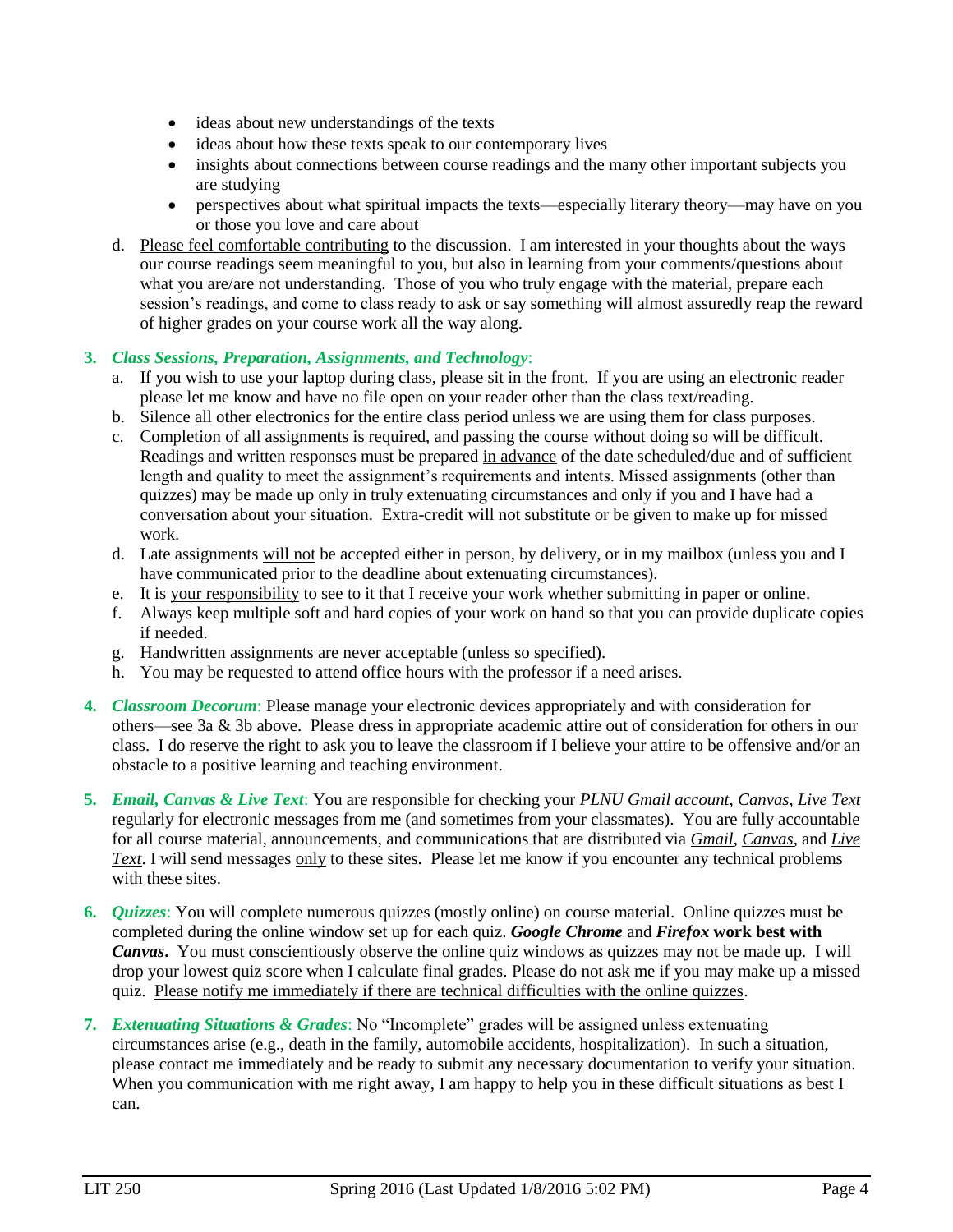# **COURSE EVALUATION AND ASSESSMENT**

#### **COURSE EVALUATION**

Your grade will be based on the quality of your work in these areas:

 Quizzes (approx. 20 quizzes) & Assignments 25% Analyses: 2-3 minor papers (submitted on *Live Text*) 20% • Major Analysis (submitted on *Live Text*) 15% Midterm Exam 20% Final Exam 20%

Your work will not be graded on a curve. A traditional US scale will be used.

- **A** indicates exceptional work (roughly 20% of students normally achieve this level)
- **B** indicates good work (roughly 30% of students normally achieve this level)
- **C** indicates satisfactory/average work
- **D** indicates minimally passing work
- **F** indicates unsatisfactory work

| <b>PERCENT</b> | <b>GRADE</b> |
|----------------|--------------|
| $93 - 100$     | A            |
| 90-92          | $A-$         |
| 88-89          | $B+$         |
| 83-87          | B            |
| 80-82          | $B -$        |
| 78-79          | $C+$         |
| 73-77          | $\mathsf{C}$ |
| 70-72          | $C-$         |
| 68-69          | D+           |
| 63-67          | D            |
| 60-62          | D-           |
| $0-59$         | F            |

#### **ASSESSMENT**

The Final Exam & Major Analysis Paper are the Key Assignments used for Assessment of the learning outcomes.

#### **REQUIRED TEXTS AND RECOMMENDED RESOURCES (Some on Reserve in the Library)**

#### **REQUIRED TEXTS**

Baker, Nancy L. and Nancy Huling. *A Research Guide for Undergraduate Students: English and American*  Literature. 6<sup>th</sup> ed. New York: MLA, 2000.

- Bressler, Charles E. *Literary Criticism: An Introduction to Theory and Practice.* **4 th ed**. Upper Saddle River, NJ: Pearson Prentice Hall, 2007. (Also on Reserve)
- DiYanni, Robert. *Literature: Approaches to Fiction, Poetry, and Drama.* 2<sup>nd</sup> ed.

DiYanni, Robert. *The Essay: An Introduction.*

Gardner, Janet E. Writing about Literature: A Portable Guide. 2<sup>nd</sup> ed.

Gibaldi, Joseph. *MLA Handbook for Writers of Research Papers*. 7<sup>th</sup> ed. R808.02 M691h 2003\*\*

Harmon & Holman. *A Handbook to Literature*. R803 H288h 1996 (Also on Reserve)

Schwarz, Daniel, ed. *The Dead*. Case Studies in Contemporary Criticism. Boston & New York: Bedford/St. Martin's Press, 1994.

The MLA (Modern Language Association) is delighted to announce the release of the seventh edition of the *[MLA Handbook for Writers of Research Papers](http://rs6.net/tn.jsp?et=1102498509993&e=001aMRWRFrWDf_MyMO1r3Go_RN6FVZ0rqshJ1QlQ2GOIA82Dz962AQtUCOmn1q7CBsjwCkq3uvXwr6KZGMCDEH3OlIvyLB36MlvkDsd5Y4pIs4dUJubkOGARgex4O032Sjsi6R8JRKWKLc=)*. Widely adopted by universities, colleges, and secondary schools, the *MLA Handbook* gives step-by-step advice on every aspect of writing research papers. New to this edition, a companion Web site provides the full text of the *MLA Handbook* along with several research project narratives, with sample papers, illustrating the steps successful students take in researching and writing papers. The inside back cover of each copy has a unique activation code that allows you to establish personal access to the site.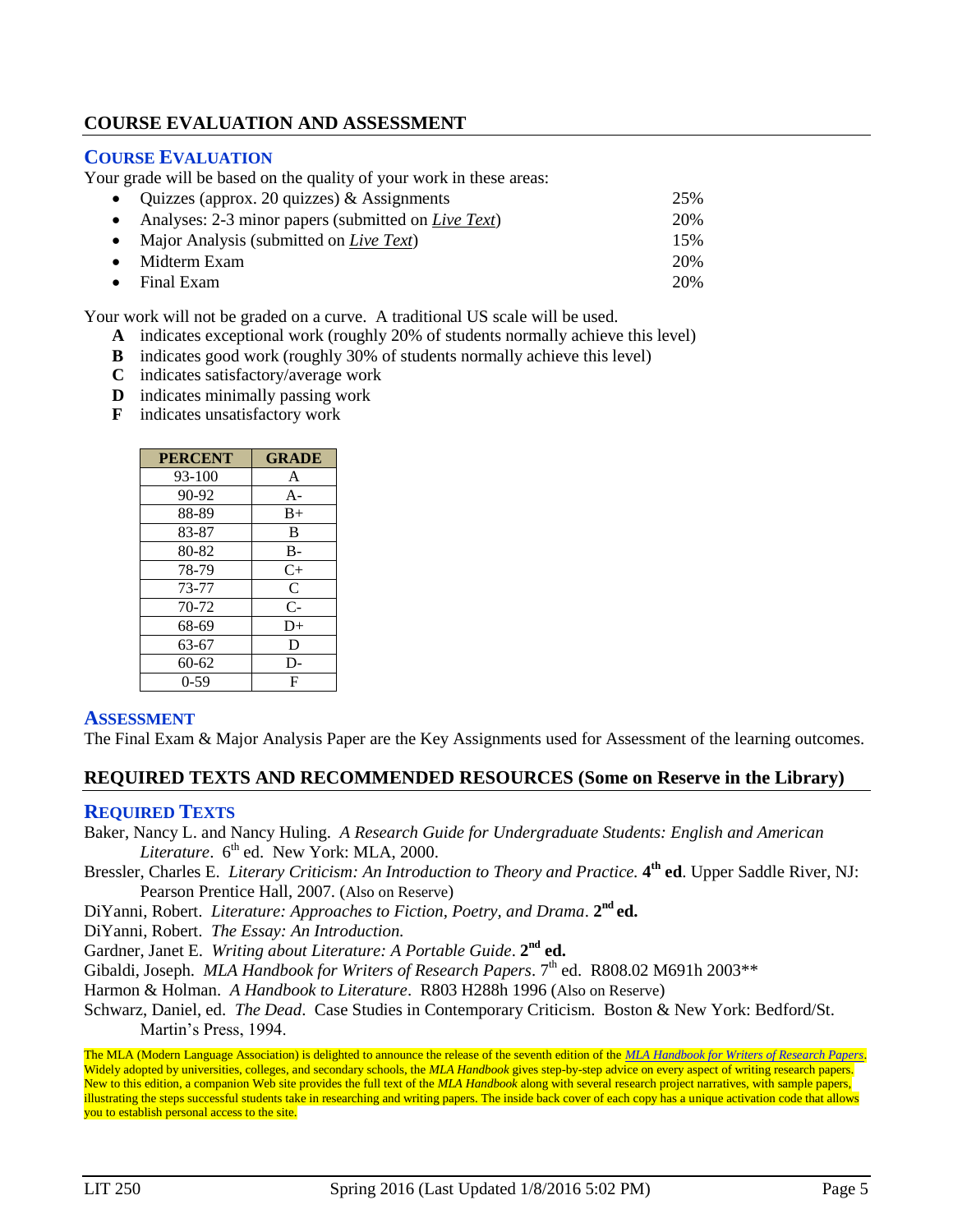### **ADDITIONAL RESOURCES IN LIBRARY:**

Abrams, M. H. *A Glossary of Literary Terms*. 7<sup>th</sup> ed. [803 A161g 1993](http://phineas.pointloma.edu/search~S0?/c803+A161g+1993/c803+a161g+1993/-3,-1,,E/browse) (Non-Circulating, 6<sup>th</sup> ed.)

Groden, Michael and Martin Kreiswirth, eds. *The John Hopkins Guide to Literary Theory and Criticism*. Baltimore & London: The Johns Hopkins University Press, 1994. [801.95 J65g](http://phineas.pointloma.edu/search~S0?/c801.95+J65g/c801.95+j65g/-3,-1,,E/browse) (Non-Circulating)

Harner, James L. *Literary Research Guide: An Annotated Listing of Reference Sources in Literary Studies*. 5<sup>th</sup> ed. New York: MLA, 2008. [809 H289L](http://phineas.pointloma.edu/search~S0?/c809+H289L/c809+h289l/-3,-1,,E/browse) (Non-Circulating)

Littlewood, Ian. *The Literature Student's Survival Kit: What Every Reader Needs to Know*. (Also on Reserve)

#### **HELPFUL WEBSITES**:

<http://andromeda.rutgers.edu/~jlynch/Lit/> <http://vos.ucsb.edu/> <http://citationmachine.net/> <http://www.mla.org/>(follow links to MLA Style) <http://lcweb2.loc.gov/ammem/ndlpedu/start/cite/index.html> <http://www.liu.edu/cwis/cwp/library/workshop/citmla.htm> [http://owl.english.purdue.edu/handouts/research/r\\_mla.html](http://owl.english.purdue.edu/handouts/research/r_mla.html) <http://www.wisc.edu/writing/Handbook/DocMLA.html> <http://www.bedfordstmartins.com/online/cite5.html> <http://webster.commnet.edu/mla/index.shtml> <http://www.cla.purdue.edu/academic/engl/theory/index.html>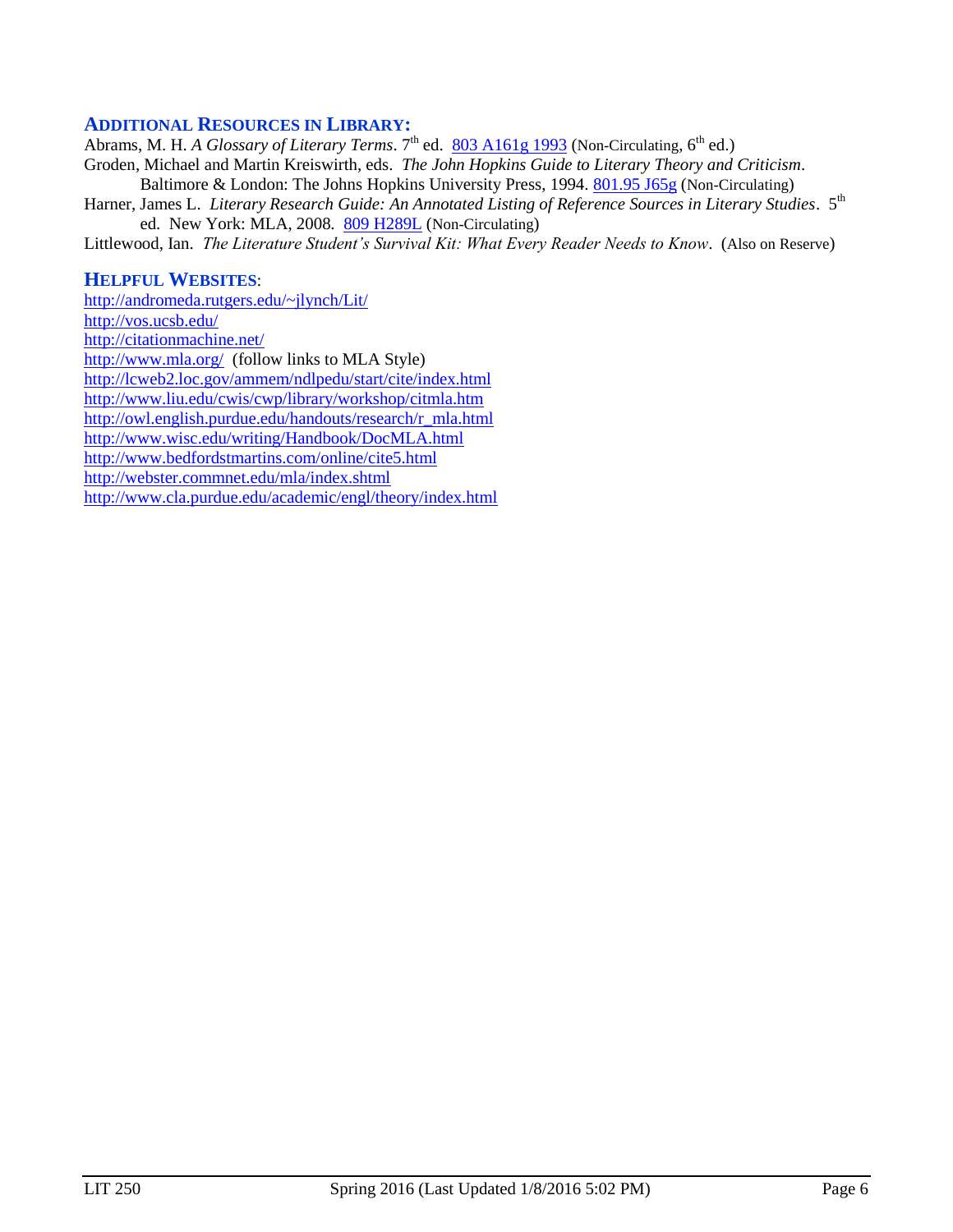|                   | <b>DATE</b>                                                                | <b>CLASS PREPARATION (HOMEWORK) &amp; CLASS SESSION TOPICS</b>                                                                                                                                                                                                                                                             | <b>ONLINE/IN-</b><br><b>CLASS</b><br><b>QUIZZES</b> |
|-------------------|----------------------------------------------------------------------------|----------------------------------------------------------------------------------------------------------------------------------------------------------------------------------------------------------------------------------------------------------------------------------------------------------------------------|-----------------------------------------------------|
|                   | ** Adjustments made as needed throughout the semester**<br><b>WEEK ONE</b> |                                                                                                                                                                                                                                                                                                                            |                                                     |
| $\mathbf{1}$      | Jan 12                                                                     | Class Introduction: Syllabus, Learning Outcomes, Schedule<br><b>Literary Periods, Authors, and Works</b>                                                                                                                                                                                                                   |                                                     |
| $\overline{2}$    | Jan 13                                                                     | Bressler, Literary Criticism, Chapter 1 "Defining Criticism, Theory,<br>and Literature"                                                                                                                                                                                                                                    |                                                     |
| 3                 | Jan $15$                                                                   | <b>READING DAY: Gardner</b> Writing about Literature Chapter 1;<br>DiYanni, <i>Literature</i> , "Introduction" & Chapters 1-2 (entire)                                                                                                                                                                                     |                                                     |
|                   | <b>WEEK TWO</b>                                                            |                                                                                                                                                                                                                                                                                                                            |                                                     |
| $\overline{4}$    | Jan $20$                                                                   | Bressler, Literary Criticism, Chapter 2 "A Historical Survey of<br>Literary Criticism"                                                                                                                                                                                                                                     |                                                     |
| 5                 | <b>Jan 22</b>                                                              | <b>LITERARY RESEARCH:</b><br><b>Baker</b> , A Research Guide, Chapters 1-3 & 5-8 (read Chapter 4 if<br>time)<br><b>Library Session (Library Computer Lab) Understanding</b><br><b>Databases and Sources</b>                                                                                                                | <b>OUIZ1</b>                                        |
| <b>WEEK THREE</b> |                                                                            |                                                                                                                                                                                                                                                                                                                            |                                                     |
| 6                 | Jan $25$<br><b>Book</b><br><b>Launch</b><br><b>Day</b>                     | <b>MLA Handbook</b> for Writers of Research Papers Chapter 1 (pp. 1-<br>50); [Additional: DiYanni, <i>Literature</i> , Chapter 30 (pp. 1521-38);<br>Optional: Alice Walker's "Everyday Use" (pp. 476-82)]<br><b>Library Session (Library Computer Lab) Finding Articles from</b><br>Databases & the Annotated Bibliography |                                                     |
| $\overline{7}$    | Jan 27                                                                     | FICTION: DiYanni, Literature, Chapter 3, (selected pages from pp.<br>$49-110$                                                                                                                                                                                                                                              | QUIZ <sub>2</sub>                                   |
| 8                 | <b>Jan 29</b>                                                              | DiYanni, Literature, Chapter 3 review<br>Gardner Writing about Literature Chapters 2, 3 & 4<br><b>Analysis 1 Assignment</b> (Formalist Analysis—Bressler's Questions)                                                                                                                                                      | QUIZ <sub>3</sub>                                   |
| <b>WEEK FOUR</b>  |                                                                            |                                                                                                                                                                                                                                                                                                                            |                                                     |
| 9                 | Feb 1                                                                      | DiYanni, Literature, Chapter 4<br>MLA Handbook, Chapters 2-3, esp. 3.6.1-3.7.2, (pp. 65-130)<br>Discussion of story assigned for <b>Analysis 1 Assignment</b>                                                                                                                                                              | <b>QUIZ 3B</b>                                      |
| 10                | Feb 3                                                                      | Analysis 1 Workshop<br>MLA Handbook, Chapter 4 (pp. 115-22) and Chapter 6, (pp. 213-32)                                                                                                                                                                                                                                    |                                                     |
| <sup>11</sup>     | Feb 5                                                                      | POETRY: DiYanni, Literature, Chapters 10-11<br><b>ANALYSIS 1 DUE HARDCOPY &amp; LIVE TEXT</b>                                                                                                                                                                                                                              | QUIZ <sub>4</sub>                                   |
| <b>WEEK FIVE</b>  |                                                                            |                                                                                                                                                                                                                                                                                                                            |                                                     |
| 12                | Feb 8                                                                      | DiYanni, <i>Literature</i> , Chapter 12, (pp. 510-35)                                                                                                                                                                                                                                                                      | QUIZ <sub>5</sub>                                   |
| 13                | Feb 10                                                                     | DiYanni, Literature, Chapter 12, (pp. 536-56)                                                                                                                                                                                                                                                                              |                                                     |
| 14                | Feb 12                                                                     | DiYanni, Literature, Chapter 12, (pp. 556-74)<br><b>Analysis 2 Assignment</b> (Formalist/Biographical Analysis?)                                                                                                                                                                                                           | QUIZ <sub>6</sub>                                   |

# **COURSE SCHEDULE AND ASSIGNMENTS (TBA as needed)**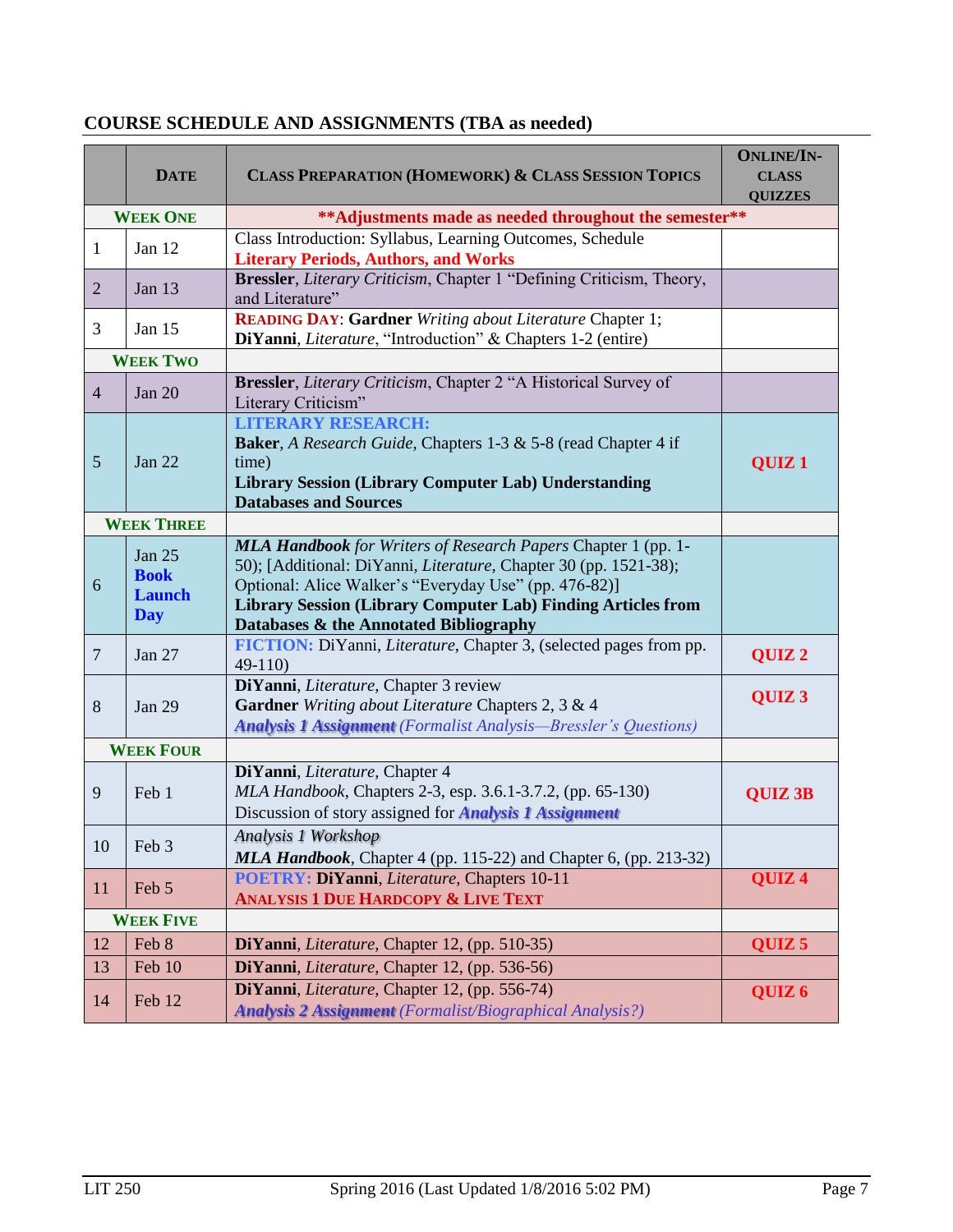|                                              | <b>WEEK SIX</b>    | Writer's Symposium by the Sea Week                                                                                                                                                                                                                                                                                      |                    |
|----------------------------------------------|--------------------|-------------------------------------------------------------------------------------------------------------------------------------------------------------------------------------------------------------------------------------------------------------------------------------------------------------------------|--------------------|
| 15                                           | Feb 15             | DiYanni, Literature, Chapter 13 (pp. 575-93); "Woman to Child<br>(535);" Please prepare & bring to class your responses to discussion<br>questions (pp. 590-91) for "Woman to Child"<br><b>Gardner</b> Writing about Poems Chapter 5<br>http://bcs.bedfordstmartins.com/virtualit/poetry/rhyme_def.html                 | QUIZ <sub>7</sub>  |
| 16                                           | Feb 17             | Analysis 2 Workshop-further revision on your own                                                                                                                                                                                                                                                                        | <b>QUIZ 7B</b>     |
| 17                                           | Feb 19             | DiYanni, Literature, Chapter 14 (pp. 594-620)<br>Prosody & Scansion (more work on closed forms handout)                                                                                                                                                                                                                 |                    |
|                                              | <b>WEEK SEVEN</b>  |                                                                                                                                                                                                                                                                                                                         |                    |
| 18                                           | Feb 22             | <b>DRAMA</b> (Required to Attend PLNU Play):<br>DiYanni, Literature, Chapters 21-22<br><b>ANALYSIS 2 DUE HARDCOPY &amp; LIVE TEXT</b>                                                                                                                                                                                   | QUIZ 8             |
| 19                                           | Feb 24             | DiYanni, Literature, Chapter 23                                                                                                                                                                                                                                                                                         | QUIZ <sub>9</sub>  |
| 20                                           | Feb 26             | DiYanni, Literature, Chapter 25, pp. 954-59, Chapter 26, pp. 1007-<br>12, & Chapter 27, pp. 1102-05 Analysis 3 Assignment (Feminist)<br>Analysis?)                                                                                                                                                                      |                    |
|                                              | <b>WEEK EIGHT</b>  |                                                                                                                                                                                                                                                                                                                         |                    |
| 21                                           | Feb 29             | DiYanni, Literature: Glaspell Trifles (pp. 1280-91) & Chapter 24<br>Questions 1-16 (pp. 949-50)—Discussion of play—Analysis<br>Handout                                                                                                                                                                                  | <b>QUIZ 10</b>     |
| 22                                           | Mar <sub>2</sub>   | Gardner Writing about Literature, Chapter 6<br>Analysis 3 Workshop-further revision on your own                                                                                                                                                                                                                         | QUIZ <sub>11</sub> |
| 23                                           | Mar 4              | <b>MIDTERM</b>                                                                                                                                                                                                                                                                                                          |                    |
|                                              |                    | <b>SPRING BREAK</b>                                                                                                                                                                                                                                                                                                     |                    |
|                                              | <b>WEEK NINE</b>   |                                                                                                                                                                                                                                                                                                                         |                    |
| 24                                           | Mar 14             | <b>NONFICTION: DiYanni</b> , <i>The Essay</i> , Chapters 1, 2 & 3 (pp. 1-44)<br><b>ANALYSIS 3 DUE HARDCOPY &amp; LIVE TEXT</b>                                                                                                                                                                                          | QUIZ <sub>12</sub> |
| 25                                           | Mar 16             | DiYanni, <i>The Essay</i> , Chapter 4 (pp. 45-53); Donne's "Meditation<br>XVII: For Whom the Bell Tolls," Swift's "A Modest Proposal" (pp.<br>110-17) DiYanni, The Essay, Chapter 5 (pp. 54-62); Orwell's<br>"Shooting an Elephant" (pp. 125-29), Questions (p. 73);<br><b>Analysis 4 Assignment (class discussion)</b> | <b>QUIZ 13</b>     |
| 26                                           | Mar 18             | <b>TBA: Presentations</b>                                                                                                                                                                                                                                                                                               |                    |
| <b>WEEK TEN</b><br><b>EASTER RECESS WEEK</b> |                    |                                                                                                                                                                                                                                                                                                                         |                    |
| 27                                           | Mar 21             | RESEARCH & LITERARY CRITICISM: DiYanni, Literature,<br>Chapter 31 (long chapter)                                                                                                                                                                                                                                        |                    |
| 28                                           | Mar 23             | Gardner Writing about Literature, Chapter 8<br>SPECIAL ASSIGNMENT: In-Class Teams-Lit Crit, Canon,<br><b>Curriculum</b>                                                                                                                                                                                                 | QUIZ <sub>14</sub> |
|                                              | <b>WEEK ELEVEN</b> |                                                                                                                                                                                                                                                                                                                         |                    |
| 29                                           | Mar 30             | Bressler, Literary Criticism, Chapter 3 "Russian Formalism and<br>New Criticism"                                                                                                                                                                                                                                        |                    |
| 30                                           | Apr 1              | <b>Schwartz</b> , "The Dead" pp. 21-59 & Critical Approaches<br>http://www.online-literature.com/james_joyce/;<br>http://www.kirjasto.sci.fi/jjoyce.htm                                                                                                                                                                 | <b>QUIZ 15</b>     |